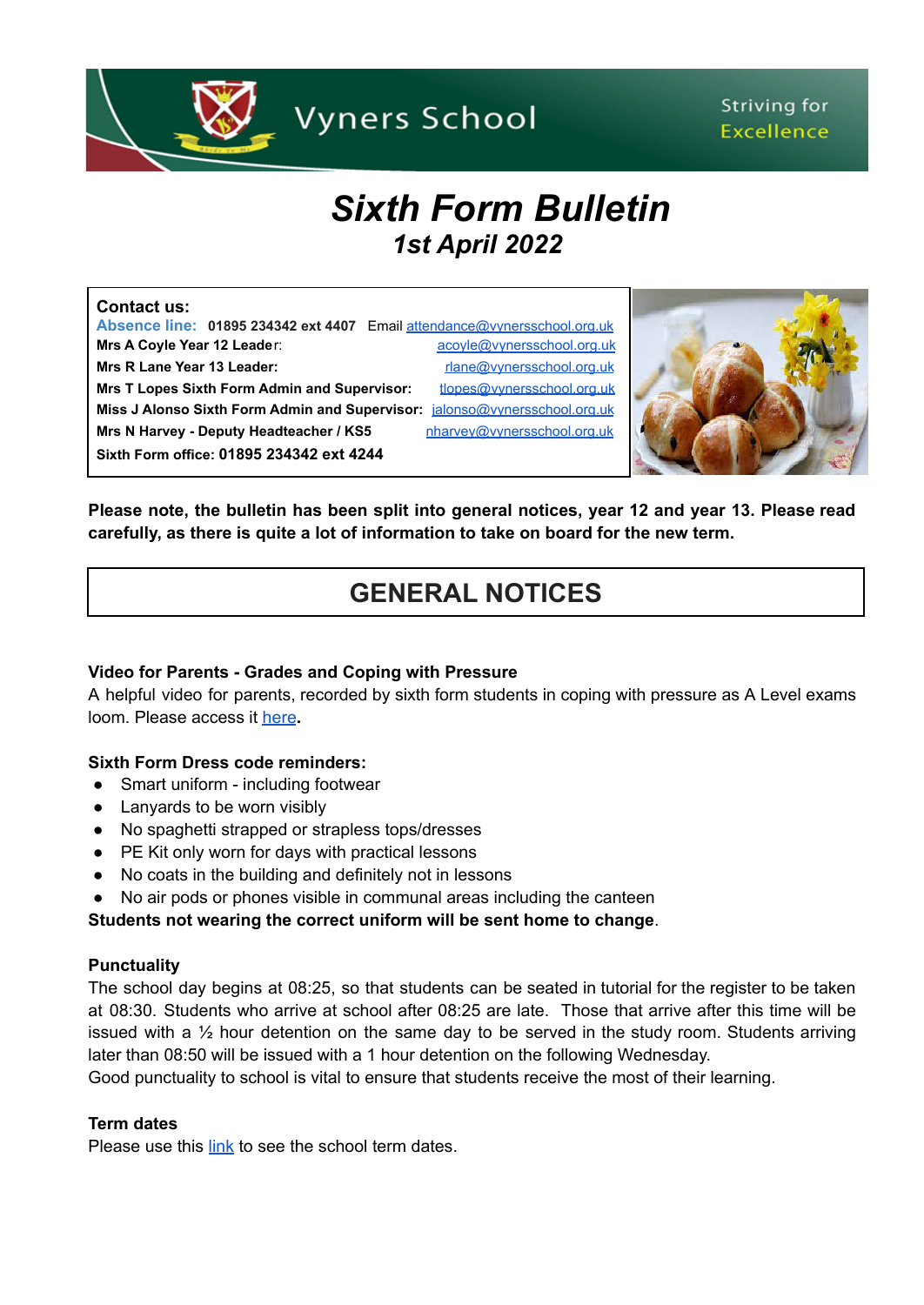## **YEAR 12 NOTICES**

#### **Commendations**

Congratulations to the following students who received commendations in assembly on Thursday morning:

**12C - Ben Lazarevic:** for his services to hockey both in and outside of school

**12F - Jaskaran Chauhan**: for epitomising the Vyners CARE values both in the classroom and in the wider school community

**12G - Fraser Brannigan:** for epitomising the Vyners CARE values both in the classroom and in the wider school community

**12H - Delphine Ville:** for her services to charity and the wider school community

**12M - Maya Dhillon:** for her services to charity and contribution to leading fundraising initiatives in school

**12W - Ryan Hodgkinson:** for creating such a wonderful and inclusive community with his RPG club

#### **Student Executive Applications**

Applications are now open for students to be elected onto the Student Executive committee for next academic year. Applications have been emailed to all year 12 students and are available on the Year 12 Google Classroom. We are looking to elect our new head girl/boy, deputies and executives. Applications close on Tuesday 19th April and will not be accepted beyond this point. Good luck to all the candidates applying.

#### **Work Experience**

In the past we used to ask students to organise a week of work experience. Due to the current COVID situation, we no longer run this as a standalone week and students are now expected to source and arrange this themselves. Work experience can take a variety of formats. They can volunteer in a charity shop, they can arrange it independently in an area that interests them, they can attend a few days of work with a parent or it can be facilitated online via lectures, workshops, meetings. Students may also complete a MOOC (Massive Open Online Course). Essentially, it needs to be an area of employment where they can talk about a range of different skills they have learned or developed, or something that challenges them to think about the future courses they want to study. We will be doing more work with Year 12 on this next term, but it is worth having a conversation with your child about the area or study or work experience they are thinking about.

More really helpful information on sixth form work experience can be found [here](https://www.ucas.com/undergraduate/applying-university/writing-your-personal-statement/work-experience-and-volunteering) and our Year 12 information board is updated regularly with useful information and online courses.

#### **Summer Assessments**

These will run between 6th June 2022 and 17th June 2022 a provisional timetable will be published early next term, alongside suggested revision topics. These exams will be used, alongside other data, to determine the student's UCAS predicted grade in the Autumn term of Y13.

### **YEAR 13 NOTICES**

#### **Progress reports - issued Thursday 31st March 2022**

Students received paper copies of their latest progress check report during tutorial time on Thursday.. Mrs Harvey also delivered an assembly reminding students of how their approach to revision can make all the difference between now and the start of the written exams. Please discuss the progress checks with your children, particularly in areas of engagement which we would hope to be above 3 at this crucial time in their studies.